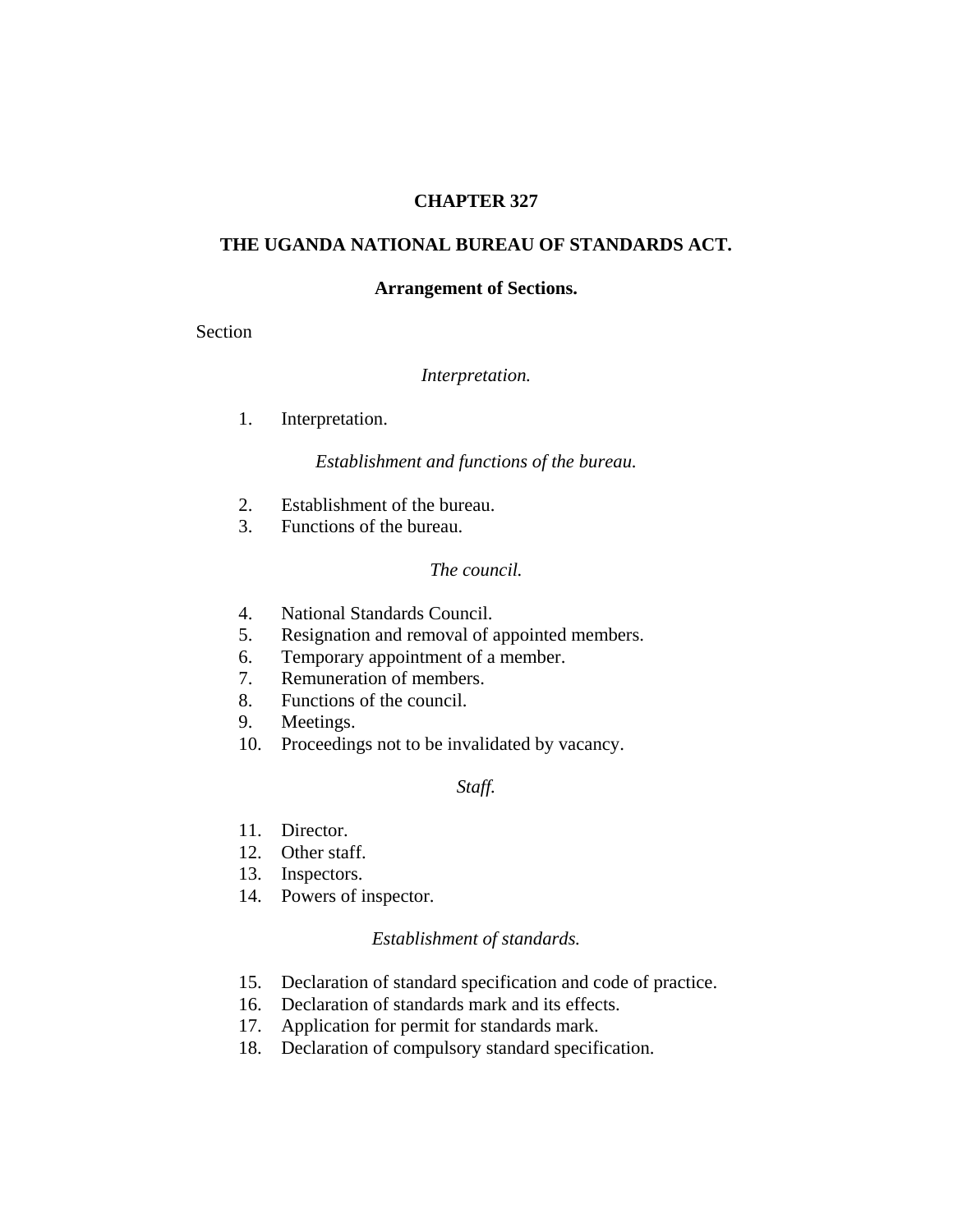- 19. Objections to compulsory standard specification and their hearing.
- 20. Permit for distinctive mark to complying commodities.
- 21. Product to conform and bear distinctive mark.
- 22. Samples.
- 23. When a mark is deemed to be applied.
- 24. Council may cancel, withdraw or suspend permit or vary conditions.
- 25. Appeals.

#### *Offences and penalties.*

- 26. Offences.
- 27. Penalties for offences.
- 28. Offence by corporate bodies.
- 29. Offence by servants, agents, etc.
- 30. Aiding and abetting an offence.
- 31. Defence to offence.

#### *Financial provisions.*

- 32. Funds.
- 33. Power to borrow.
- 34. Estimates.
- 35. Accounts.
- 36. Audit.
- 37. Investment of surplus funds.

### *Miscellaneous.*

- 38. Companies Act not to apply.
- 39. Service of documents.
- 40. Annual report.
- 41. Secrecy of information.
- 42. Byelaws.
- 43. Regulations.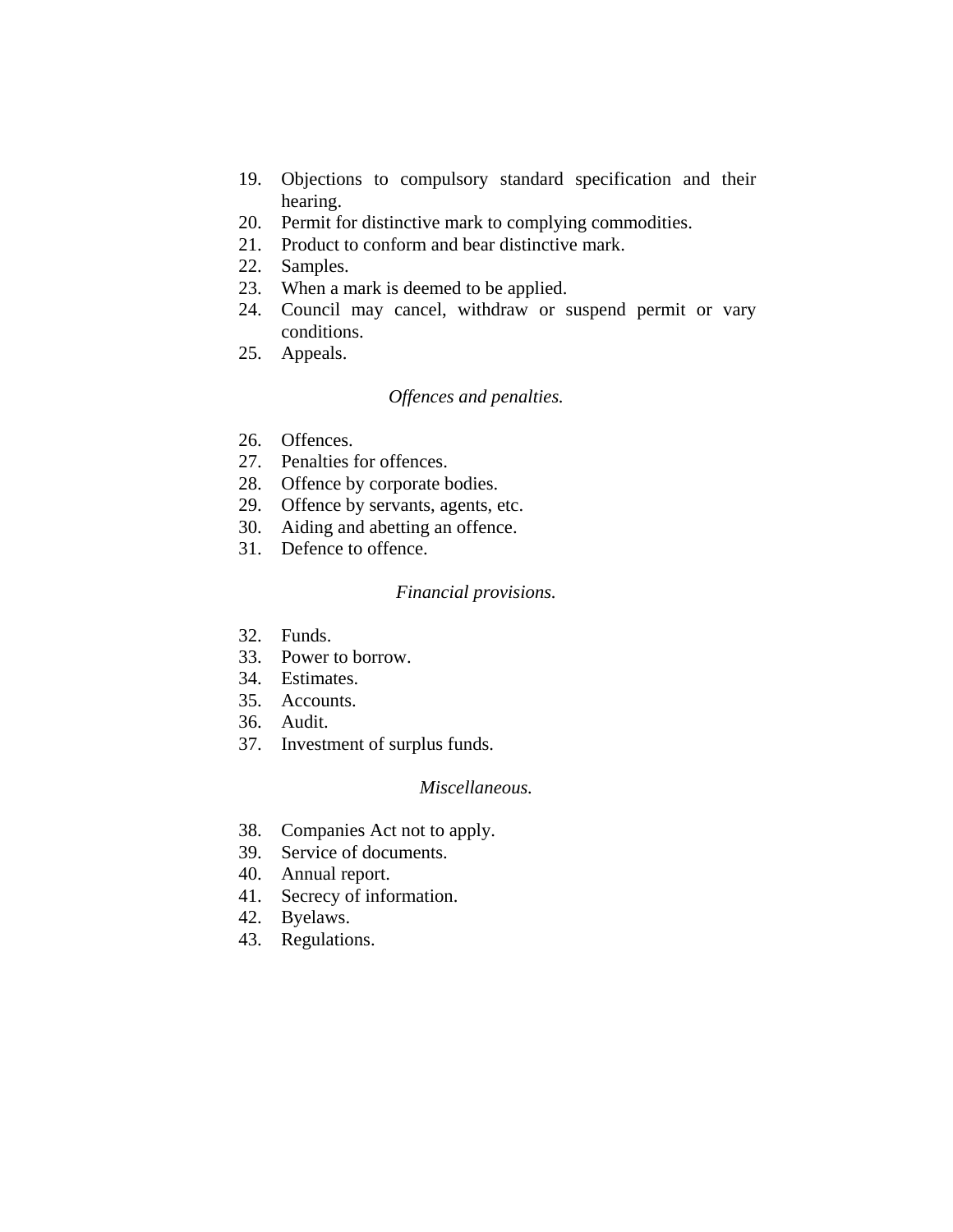### **CHAPTER 327**

### **THE UGANDA NATIONAL BUREAU OF STANDARDS ACT.**

*Commencement*: 14 October, 1983.

## **An Act to provide for the establishment of a national bureau of standards, the standardisation of commodities and for matters incidental and ancillary thereto.**

#### *Interpretation.*

#### **1. Interpretation.**

In this Act, unless the context otherwise requires—

- (a) "bureau" means the Uganda National Bureau of Standards established under section 2;
- (b) "certification mark" means a standards mark and a distinctive mark;
- (c) "chairperson" means the chairperson of the council;
- (d) "code of practice" means the code of practice declared as such under section 15;
- (e) "commodity" means any article, product or thing which is or will ultimately be the subject of trade or use;
- (f) "company standard" means a standard specification prepared for use by a company or factory in the production process;
- (g) "compulsory standard specification" means the standard specification declared as such under section 18;
- (h) "council" means the National Standards Council established under section 4;
- (i) "director" means the director of the bureau appointed under section 11;
- (j) "distinctive mark" means a mark declared as such under section 18;
- (k) "internal code of practice" means a code of practice prepared for local use by a local administration, a Government department, a statutory corporation or any other person or association below the national level;
- (l) "internal standard" means a standard specification prepared for local use by a local administration, a Government department, a statutory corporation or any other person or association below the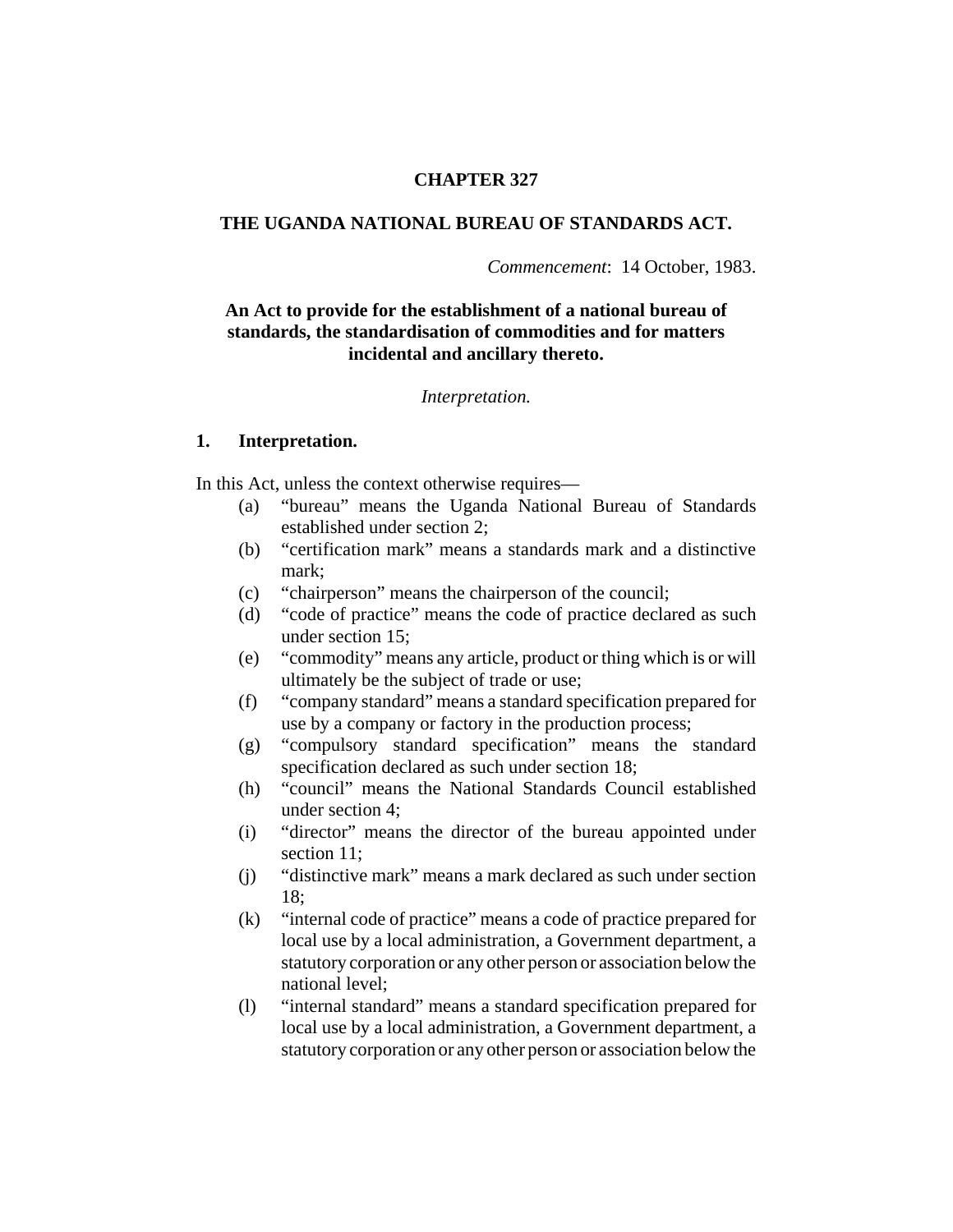national level;

- (m) "mark" includes any device, brand, heading, label, ticket, name, signature, work, letter or any combination of them;
- (n) "Minister" mean the Minister responsible for commerce;
- (o) "national standard" means a standard produced or adopted by the Uganda National Bureau of Standards for use in Uganda;
- (p) "permit" means a permit issued under this Act;
- (q) "specification" means a description of any commodity, process or practice by reference to its nature, quality, strength, purity, colour, design, composition, quantity, origin, age or other characteristics, or by reference to any mark or label on the commodity, and includes a model form of byelaws, a glossary of terms, definitions, symbols, test methods and a recommended practice;
- (r) "standard specification" means a specification declared as such under section 15.

*Establishment and functions of the bureau.*

#### **2. Establishment of the bureau.**

(1) There is established a bureau to be known as the Uganda National Bureau of Standards.

(2) The bureau shall be a body corporate with perpetual succession and a common seal, and may sue or be sued in its corporate name.

(3) The bureau may, for the purposes of this Act, purchase, hold, manage and dispose of movable or immovable property and may enter into such contracts or transactions as may be necessary or expedient.

(4) The application of the seal of the bureau shall be authenticated by the signatures of the chairperson, the director and a member of the council.

(5) In the absence of the chairperson, two other members to be designated in that behalf by the council, and in the absence of the director, the person for the time being performing the functions of the director, shall authenticate the seal by their signatures.

(6) Every document purporting to be an instrument issued by the bureau and sealed with the seal of the bureau authenticated in the manner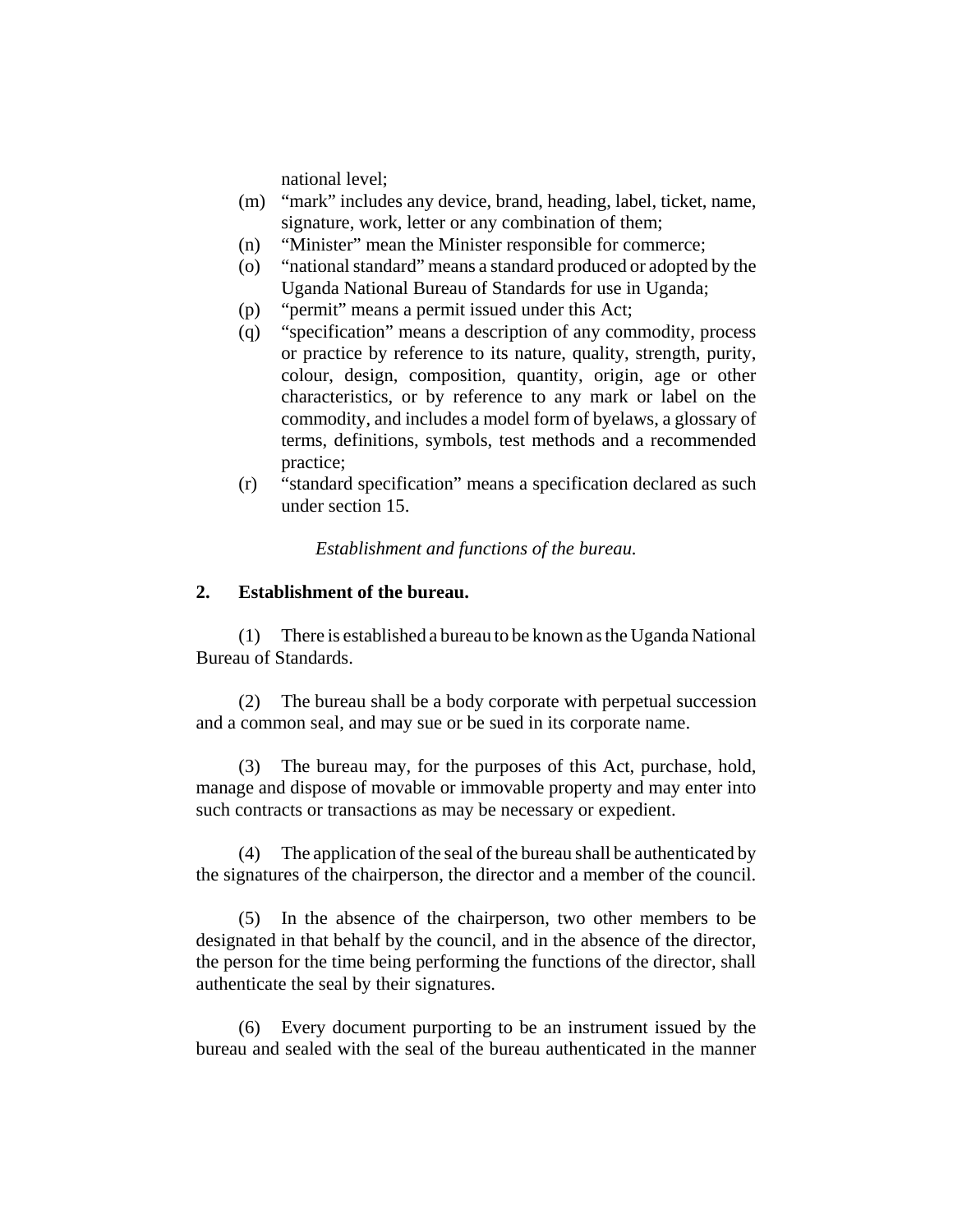provided by this section shall be received as, and be deemed to be, such an instrument, unless the contrary is shown.

# **3. Functions of the bureau.**

- (1) The functions of the bureau shall be to—
- (a) formulate national standard specifications for commodities and codes of practice as may from time to time be required;
- (b) promote standardisation in commerce, industry, health, safety and social welfare;
- (c) determine, review, modify or amend standard specifications and codes of practice as may from time to time be required;
- (d) endorse or adopt any international or other country's specification with or without any modification as suitable for use in Uganda;
- (e) require certain products to comply with certain standards in manufacture, composition, treatment or performance and to prohibit substandard goods where necessary;
- (f) enforce standards in the protection of the public against harmful ingredients, dangerous components, shoddy material and poor performance;
- (g) promote trade among African countries and the world at large through the harmonisation of standard specifications demanded in various countries;
- (h) provide for the testing of locally manufactured or imported commodities with a view to determining whether the commodities conform to the standard specification declared under this Act;
- (i) make arrangements or provide facilities for the examination, testing or analysis of commodities and any material or substance from which or with which and the manner in which they may be manufactured, produced, processed or treated;
- (j) make arrangements or provide facilities for the testing and calibration of precision instruments, gauges and scientific apparatus, for determining their degree of accuracy by comparing them with the devices approved by the Minister on the recommendation of the council and for the issue of certificates thereto;
- (k) assist the Government, a local administration, a statutory corporation, a company or any other person in the preparation or framing of any internal or company standard specification or in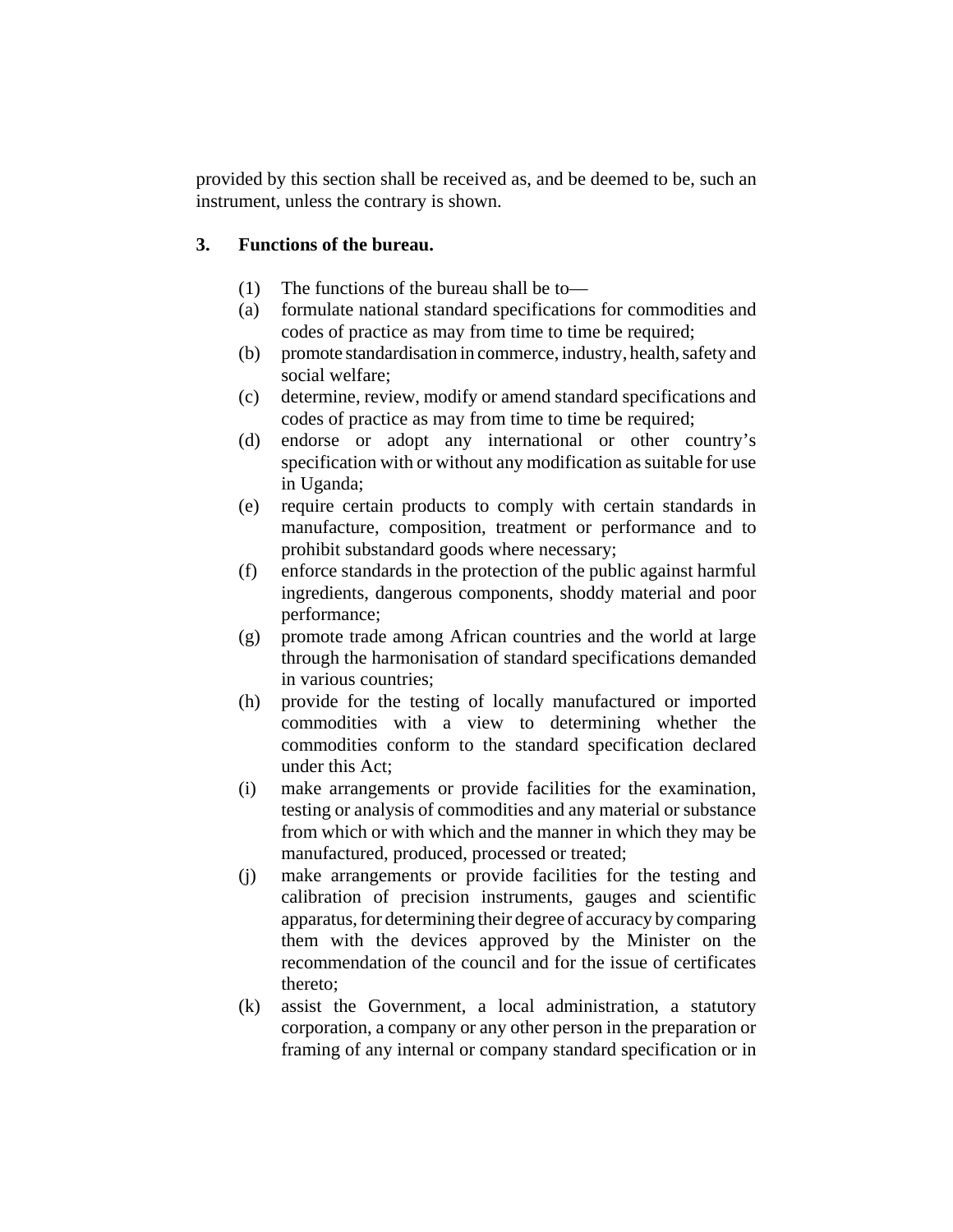the preparation or framing of any internal or company code of practice;

- (l) provide for cooperation with the Government, representatives of any industry, commercial organisation, local administration, statutory corporation or any other person with a view to securing the adoption and practical application of standards;
- (m) encourage or undertake educational work in connection with standardisation;
- (n) procure the recognition of the bureau by any other country;
- (o) seek membership of any international organisation connected with standardisation;
- (p) develop and maintain a collection of materials relating to standardisation and related matters.

(2) In the performance of its functions under this Act, the bureau shall, so far as practicable, consult and cooperate with any body, organisation or association in Uganda or outside Uganda, having functions similar to those prescribed by this Act or relating to industrial or commercial standards generally with a view to furthering the functions of the bureau.

## *The council.*

# **4. National Standards Council.**

(1) The governing body of the bureau shall be a council to be known as the National Standards Council.

- (2) The council shall consist of—
- (a) a chairperson appointed by the Minister;
- (b) the director;
- (c) six ex officio members, appointed by the Minister from among public officers;
- (d) seven persons to be appointed by the Minister on the recommendation of the director; and when appointing persons under this paragraph the Minister shall have regard to the desirability of appointing persons with experience in commerce, industry or with technical experience or qualification.
- (3) The director shall act as the secretary to the council.
- (4) The council may invite any person, whose assistance or advice it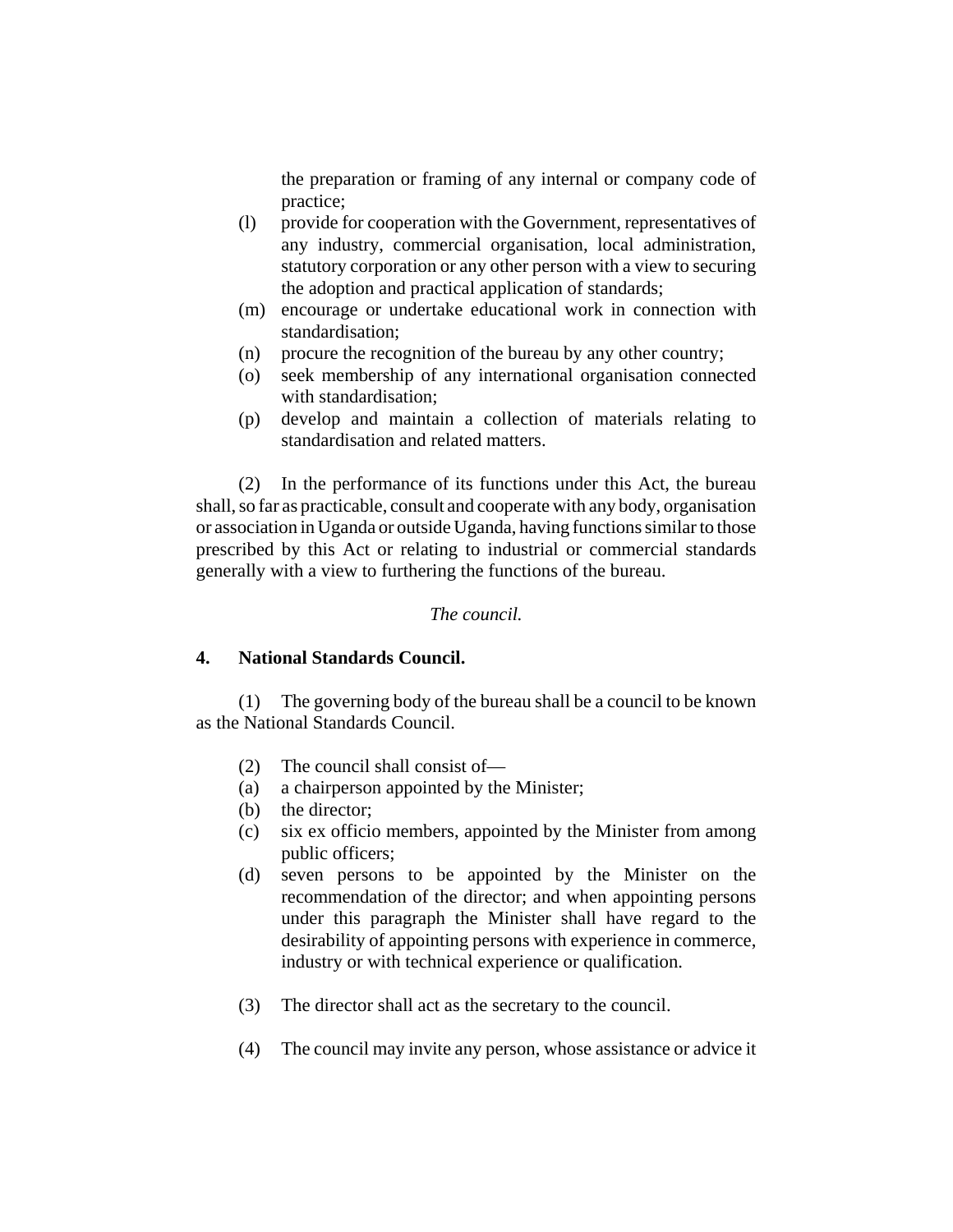may require, to attend its meetings; any such person shall not have a right to vote.

(5) The council may appoint committees comprising wholly of its own members or partly its own members and partly others, to assist it in the performance of its functions under this Act.

## **5. Resignation and removal of appointed members.**

(1) A member of the council shall hold or vacate office in accordance with the instrument of appointment.

(2) A member of the council may resign his or her office by giving one month's notice in writing under his or her hand addressed to the chairperson.

- (3) If the chairperson is satisfied that a member of the council—
- (a) has, without the permission of the chairperson—
	- (i) absented himself or herself from three consecutive meetings of the council; or
	- (ii) been out of Uganda for a consecutive period of twelve months;
- (b) is unable to perform the functions of his or her office by reason of infirmity of body or mind; or
- (c) is otherwise unable or unfit to perform the functions of his or her office,

he or she may recommend to the Minister to remove that member.

# **6. Temporary appointment of a member.**

If, in the opinion of the chairperson, the absence of any member is of a temporary nature, he or she may advise the Minister to appoint a temporary replacement.

# **7. Remuneration of members.**

(1) There shall be paid to the members of the council, other than the ex officio members, such remuneration as the Minister may from time to time determine.

(2) There shall be paid, from the funds of the bureau, such travelling,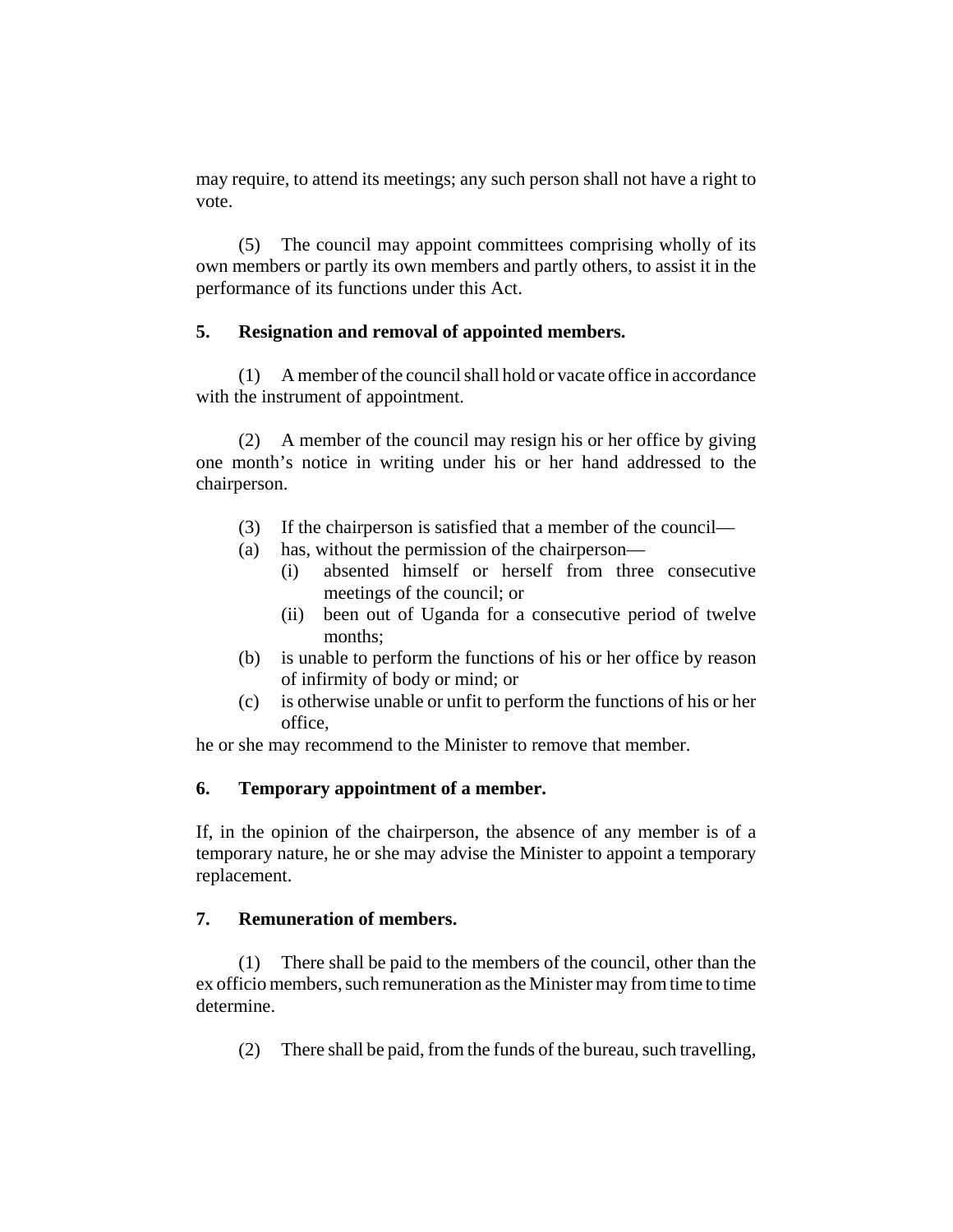sitting and other relevant expenses to the members of the council and committees as the Minister may determine.

## **8. Functions of the council.**

- (1) The council shall—
- (a) declare standard specifications, certification marks and codes of practice and do all things incidental thereto or connected therewith in accordance with this Act;
- (b) be responsible for the general administration of the bureau;
- (c) be responsible for formulating and carrying out the policies of the bureau;
- (d) advise the Minister on any matter under the provisions of this Act; and
- (e) do all things necessary for carrying into effect the provisions and purposes of this Act.
- (2) The council may—
- (a) carry out or cause to be carried out any study, examination or test in respect of any particular commodity or class of commodity; and
- (b) carry out or cause to be carried out any comparative study, examination or test in respect of commodities of different makes or brands or of different specifications whether produced in Uganda or elsewhere.

## **9. Meetings.**

(1) The council shall meet at least twice a year.

(2) The chairperson may, at any time, call a meeting of the council and shall call a meeting of the council within fourteen days of the receipt by him or her of a written request signed by not less than seven members of the council.

(3) Seven members shall form the quorum.

(4) The chairperson shall preside at all meetings of the council; in the absence of the chairperson, such member as may be elected by the members present and voting shall preside.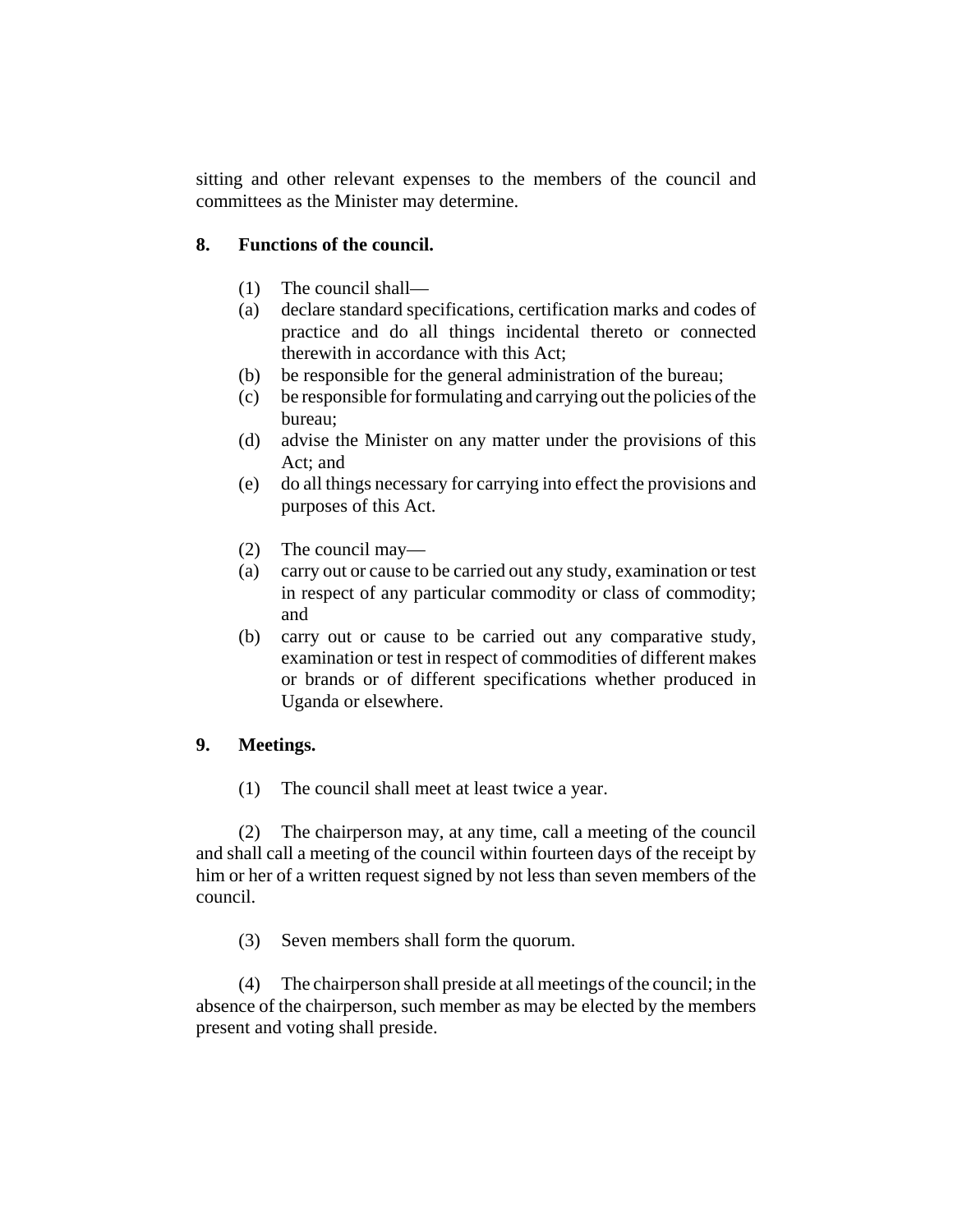(5) When votes are equally divided, the chairperson shall have a casting vote.

(6) Questions proposed or arising at a meeting of the council shall be decided by a majority of votes of the members present and voting.

(7) The chairperson may invite any person to attend and to speak on any matter at any meeting of the council; the person so invited shall have no right to vote.

(8) Subject to this Act, the council may, with the approval of the Minister, regulate its own procedure.

#### **10. Proceedings not to be invalidated by vacancy.**

(1) The council may act notwithstanding any vacancy in its membership.

(2) Any defect in the appointment of a member, or any vacancy in the membership of the council, shall not invalidate any proceedings of the council.

#### *Staff.*

#### **11. Director.**

(1) The Minister shall appoint a director to be the chief executive officer of the bureau.

(2) The director shall hold office for such period and subject to such terms and conditions as the Minister may determine.

#### **12. Other staff.**

(1) The council may appoint such other officers or employees of the bureau as it may consider necessary for the efficient performance of the functions of the bureau under this Act.

(2) The officers or employees of the bureau shall serve on such terms and conditions as the council may determine.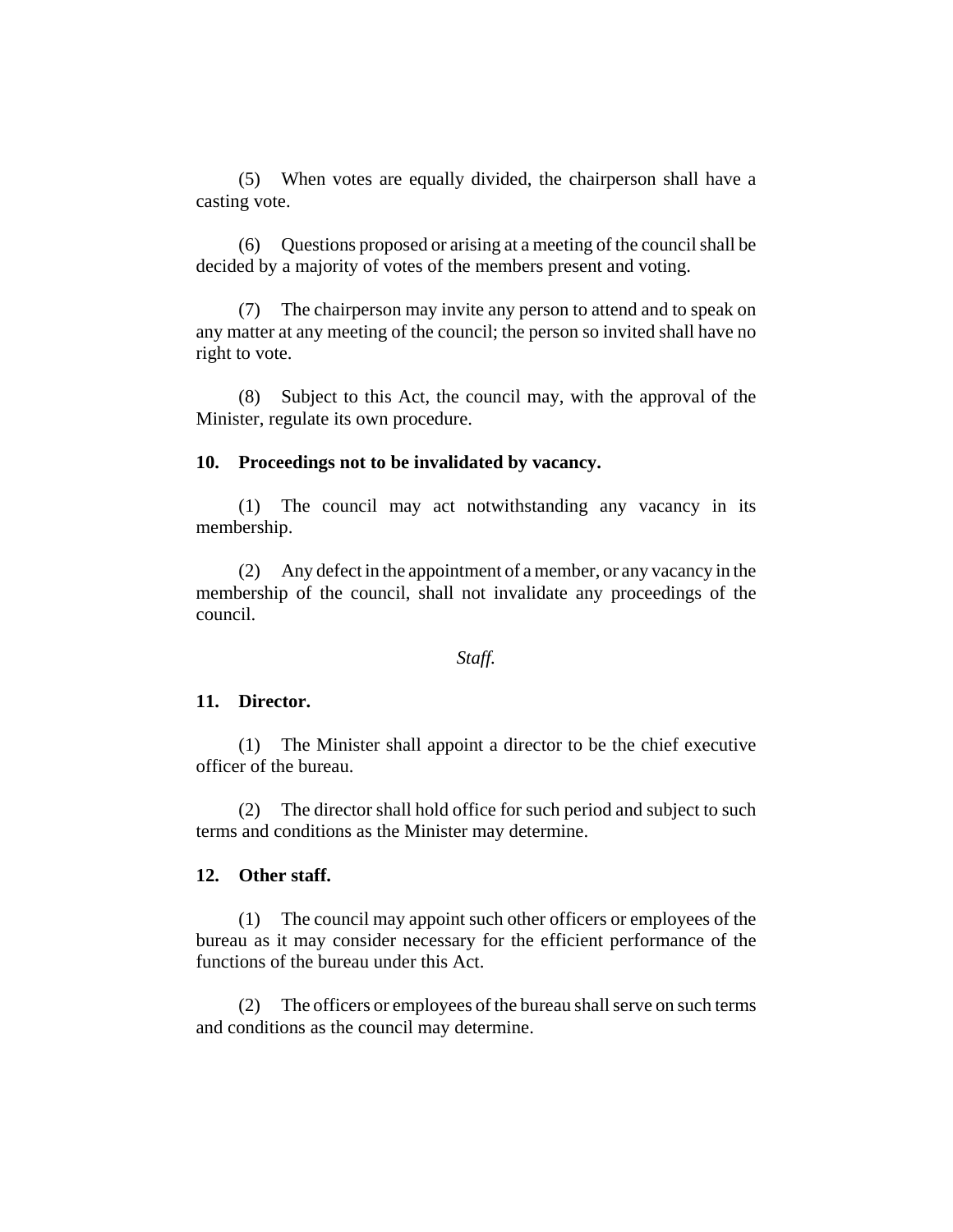### **13. Inspectors.**

(1) The director may, with the approval of the council, by notice in the Gazette, appoint such number of standards inspectors as he or she may deem necessary for the purposes of this Act, on such terms and conditions as may be specified in the instruments of appointment.

(2) Every inspector shall be furnished with a certificate of authority signed by the director stating that he or she is authorised to act as a standards inspector for the purposes of this Act, and shall produce the certificate when required to do so in the exercise of his or her powers and performance of his or her duties under this Act.

## **14. Powers of inspector.**

- (1) A standards inspector may—
- (a) at all reasonable times upon identifying himself or herself to the person in charge, enter any premises where goods are kept, manufactured, produced, processed or treated;
- (b) inspect and take reasonable samples of any commodity or any material, component, or substance thereof used or likely to be or capable of being used in the manufacture, production, processing or treatment of any commodity;
- (c) inspect and test any process, treatment, or other operation which is or appears likely to be carried out on the premises in connection with the manufacture, production, processing or treatment of any commodity in relation to the quality of which any investigation is necessary;
- (d) require any person to produce any book, record or other document in his or her possession, custody or control;
- (e) examine and if necessary carry away any commodity, ingredient, material, component or substance, book, record or other document which appears to him or her relevant to any investigation;
- (f) require information relevant to his or her inquiry from any person who is reasonably believed to possess such information as may assist in any investigation made under this Act;
- (g) require any person in charge of any commodity, material, ingredient, component or substance to carry out such demonstration, test or analysis as he or she is able to do, or to give such assistance as the inspector may require in any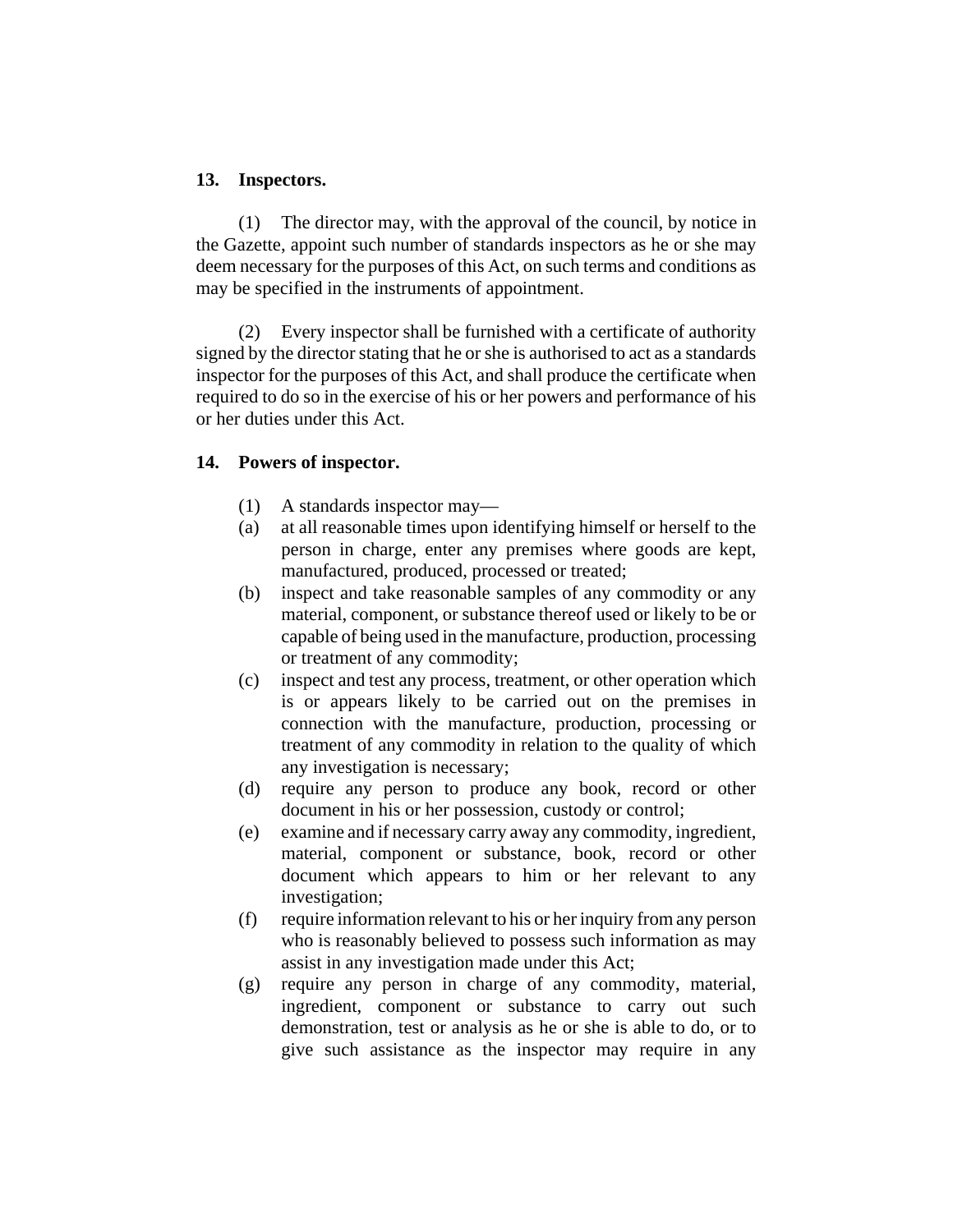investigation required under this Act;

(h) require any person to report to his or her office or to any other place within such time as he or she may specify for the purpose of obtaining the information the inspector may require from that person.

(2) Any inspector entering any premises under subsection (1) may take with him or her such equipment and may be accompanied by such persons as are required in the performance of his or her duty.

(3) Any sample, material or document taken under this section may be selected at random.

*Establishment of standards.*

## **15. Declaration of standard specification and code of practice.**

(1) The council may declare a specification for any commodity or for the manufacture, production, processing, treatment or performance of any commodity to be a standard specification for the purposes of this Act, and may amend or revoke any such declaration.

(2) The council may declare a set of recommended practices for any process, installation, construction, testing, operation or use of any article or device to be a code of practice for the purposes of this Act.

## **16. Declaration of standards mark and its effects.**

(1) Subject to subsection (2), the council may, with the approval of the Minister, by notice in the Gazette, declare a mark which may have been adopted by the council to distinguish goods that conform to a standard specification from goods that do not so conform, to be a standards mark in respect of those goods, and may in like manner abolish or amend the mark.

(2) No mark which is identical with any trademark registered in respect of any commodity in accordance with the Trademarks Act, or which so nearly resembles such mark as to be likely to be mistaken for it, shall be declared to be a standards mark.

(3) After the publication of a notice declaring a standards mark, no person shall apply that mark to any commodity or use the mark in any way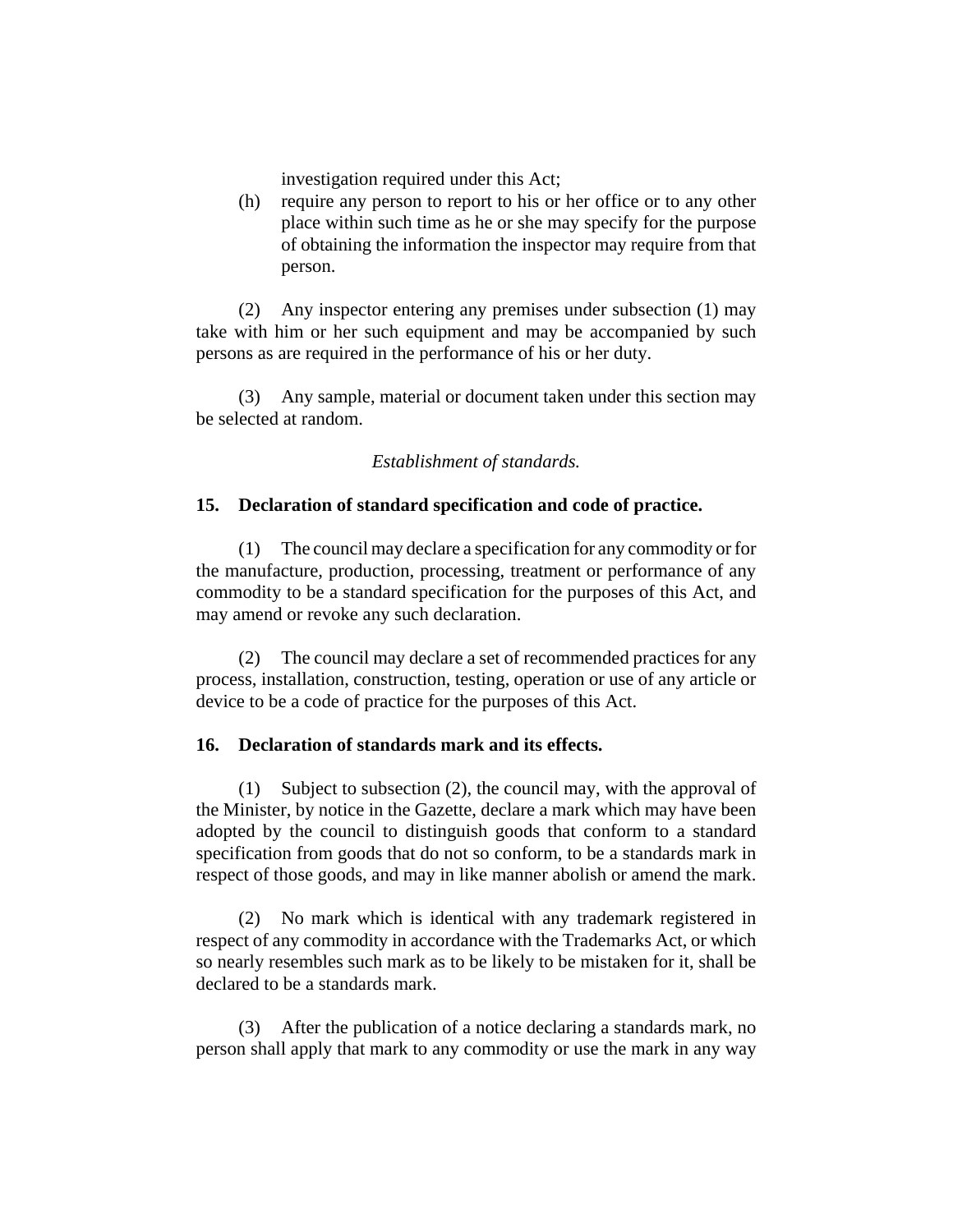except under the permit issued by the council or a person acting under the authority of the council and, unless the commodity complies with, or has been manufactured in accordance with, the relevant standard specification.

## **17. Application for permit for standards mark.**

(1) An application for a permit under section 16(3) may be made to the council or a person acting under the authority of the council in such manner as the council may prescribe.

(2) The council or the person acting under the authority of the council may grant the permit subject to such conditions as it or he or she may think fit to impose.

(3) A permit granted under this section shall be valid for twelve months and may be renewed by the council or a person acting under the authority of the council.

### **18. Declaration of compulsory standard specification.**

(1) Subject to this section, the Minister may, on the recommendation of the council, by notice in the Gazette—

- (a) declare a standard specification for any commodity or for the manufacture, production, composition, blending, processing or treatment of any commodity to be a compulsory standard specification; and
- (b) declare a mark which may have been adopted by the council, as a distinctive mark for any such commodity.

(2) The council shall not recommend any standard for being declared a compulsory standard, unless it is satisfied that it is not practicable to achieve the purposes of the standard specification otherwise than by means of making it compulsory.

## **19. Objections to compulsory standard specification and their hearing.**

(1) The council shall, at least two months before making recommendations for the purposes of section 18, publish in the Gazette and in a newspaper a preliminary notice containing full particulars of the relevant standard specification and call upon all persons interested or likely to be affected by the recommendations to lodge objections in writing within such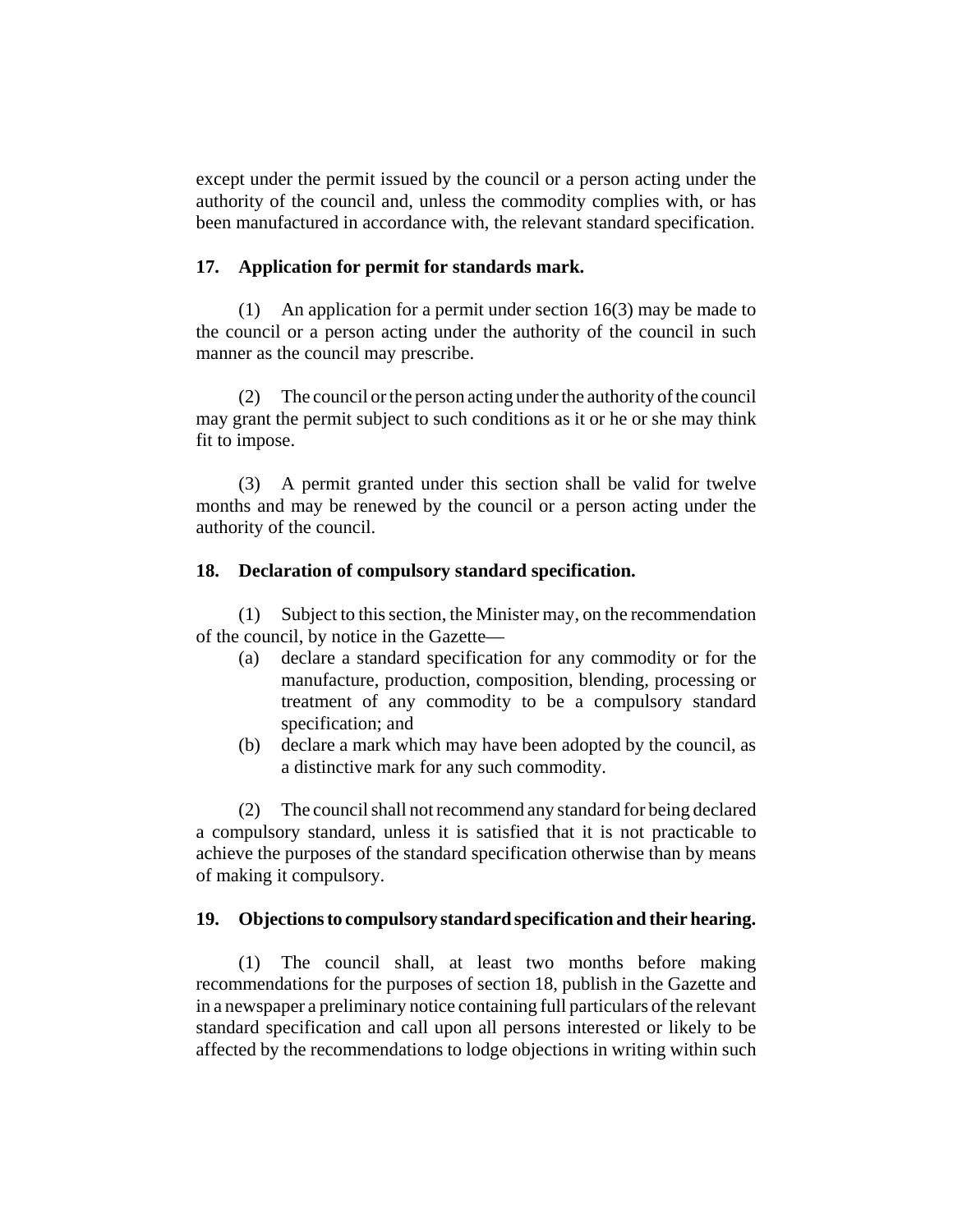time as the council may prescribe.

(2) Every person who has lodged an objection under subsection (1) shall be entitled to appear before the council or such person as the council may designate and be heard in person or through a representative at such time and place as the council may determine.

(3) No standard specification shall be declared to be a compulsory standard specification until all persons who have lodged objections have had an opportunity of being heard, provided the objector appears as provided under subsection (2) in such a time as may be prescribed by the Minister.

#### **20. Permit for distinctive mark to complying commodities.**

(1) After a distinctive mark has been declared in accordance with section 18(1)(b), no person shall apply that mark to any commodity except under a permit issued by the council or a person acting under the authority of the council and unless the commodity complies with or has been manufactured in accordance with the relevant standard specification.

(2) An application for a permit under subsection (1) may be made to the council or a person acting under the authority of the council in such manner as the council may prescribe.

(3) The council or the person acting under the authority of the council may grant the permit subject to such conditions as the council or that person may think fit to impose.

(4) A permit granted under this section shall be valid for twelve months and may be renewed by the council or a person acting under the authority of the council.

#### **21. Product to conform and bear distinctive mark.**

(1) No person shall import, distribute, manufacture, sell or have in his or her possession or control for sale or distribution any commodity for which a compulsory standard specification has been declared unless the commodity conforms to the compulsory standard specification.

(2) No person shall import, distribute, sell or have in his or her possession or control for sale or distribution any commodity for which a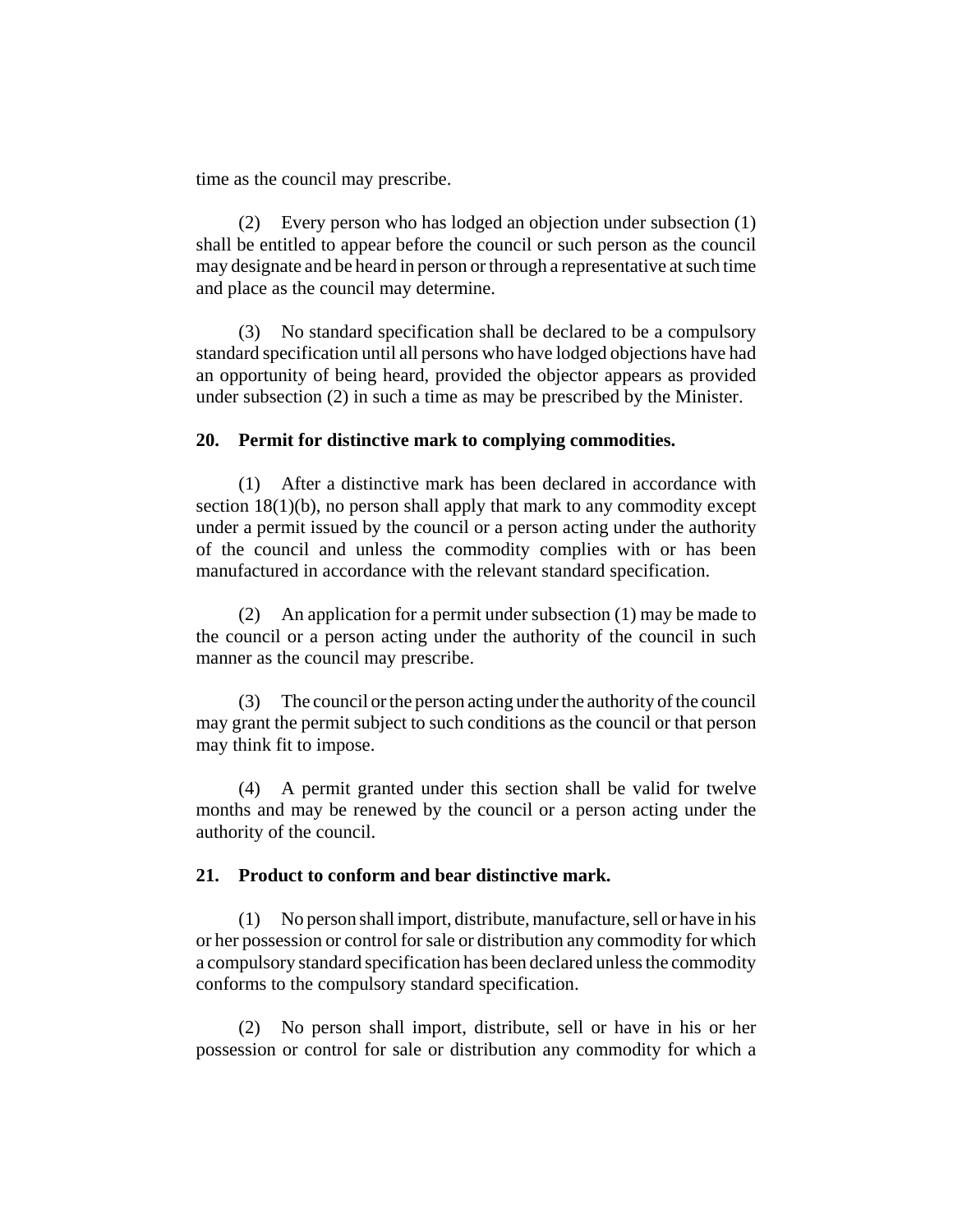compulsory standard specification has been declared unless the commodity bears the distinctive mark.

(3) Where difficulties arise in having a commodity so marked with the distinctive mark prior to importation as required under subsection (2), the director may authorise in writing any intending importer of the commodity to have the commodity so marked immediately on arrival in Uganda.

### **22. Samples.**

(1) Every person to whom a permit has been granted under this Act shall, if and whenever required by the council so to do, submit for examination or testing a sample of the commodity in respect of which the permit has been granted, or submit any information relating to the manufacture of, and testing done by him or her on, that commodity.

(2) All samples required to be submitted under this section may be selected at random by any person acting under the authority of the council.

## **23. When a mark is deemed to be applied.**

Any person who—

- (a) applies a standards or distinctive mark to any receptacle, container or covering of any commodity or to any label attached to or associated with any commodity; or
- (b) places or encloses any commodity in a receptacle or covering to which a standards or distinctive mark has been applied or on a label to which such a mark has been applied,

shall be deemed, for the purposes of this Act, to have applied that mark to that commodity.

# **24. Council may cancel, withdraw or suspend permit or vary conditions.**

(1) The council may, at any time, withdraw, suspend, revoke or cancel any permit granted under this Act if the holder of the permit fails to observe the conditions of the permit or if, in the opinion of the council, it is otherwise necessary to do so.

(2) The council may, at any time, vary the conditions of a permit granted under this Act.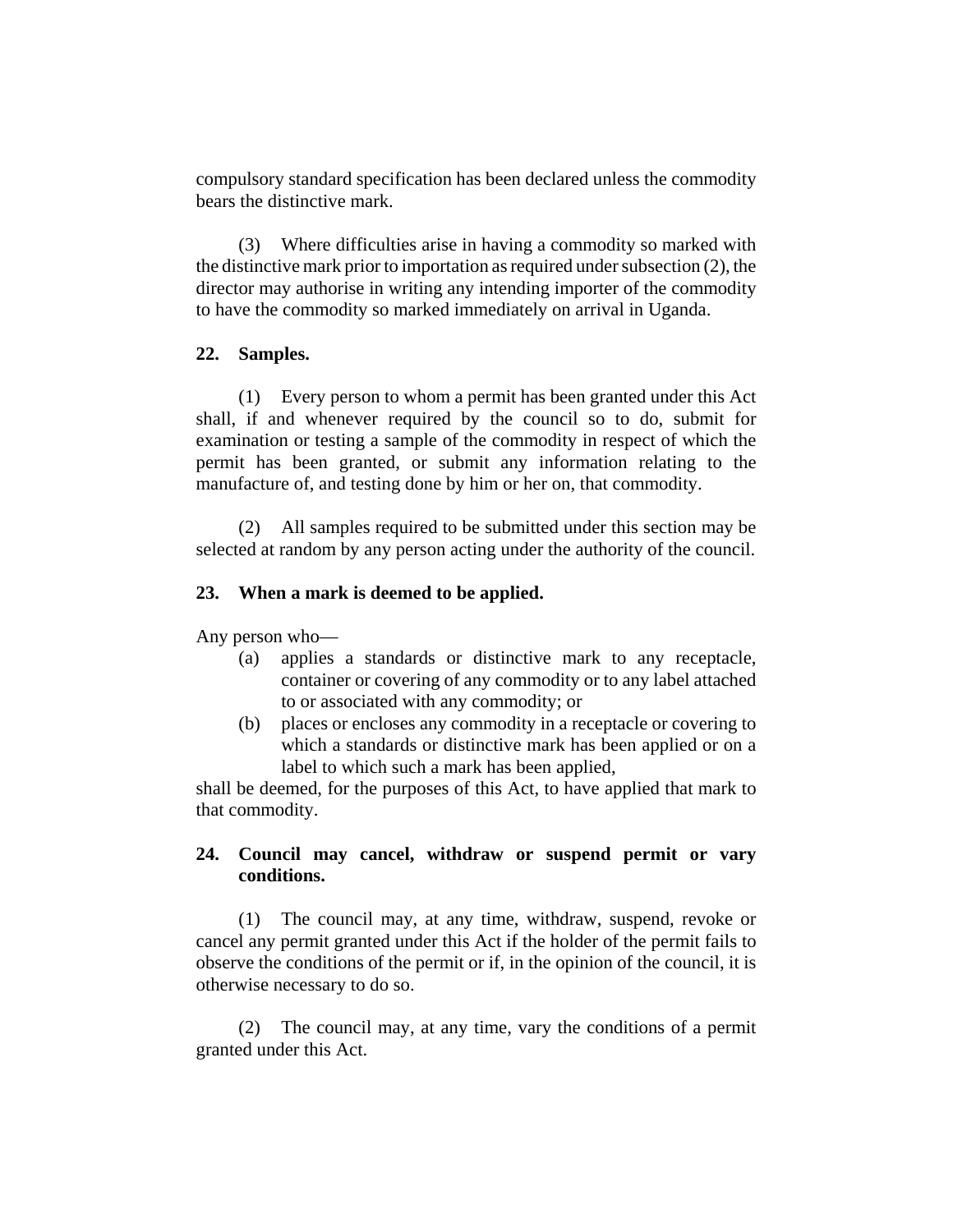## **25. Appeals.**

- (1) A person aggrieved by—
- (a) the refusal to issue a permit;
- (b) the attachment of any conditions to a permit;
- (c) the withdrawal, suspension, revocation or cancellation of a permit; or
- (d) the variation of any conditions on a permit,

may within fourteen days of his or her being informed of that action appeal in writing to the Minister through the director.

(2) The director shall within fourteen days forward the appeal to the Minister with such comments as he or she may think fit.

(3) The Minister's decision affirming, varying or setting aside the action appealed against shall be final and shall not be questioned in any court of law.

### *Offences and penalties.*

#### **26. Offences.**

- (1) Any person who—
- (a) makes any statement or representation, whether in writing or not, or applies any mark to any commodity which conveys or is likely to convey the impression that he or she holds a permit for the standards mark of that commodity or is otherwise entitled to apply that standards mark when in fact he or she neither holds a permit for, nor is otherwise entitled to apply, that standards mark;
- (b) makes any statement or representation, whether in writing or not, or applies any mark to any commodity which conveys or is likely to convey the impression that he or she holds a permit for the distinctive mark of that commodity or is otherwise entitled to apply that distinctive mark when in fact he or she neither holds a permit for, nor is otherwise entitled to apply, that distinctive mark;
- (c) makes any statement or representation, whether in writing or not, or applies any mark which conveys or is likely to convey the impression that a commodity complies with a standard specification or a compulsory standard specification when in fact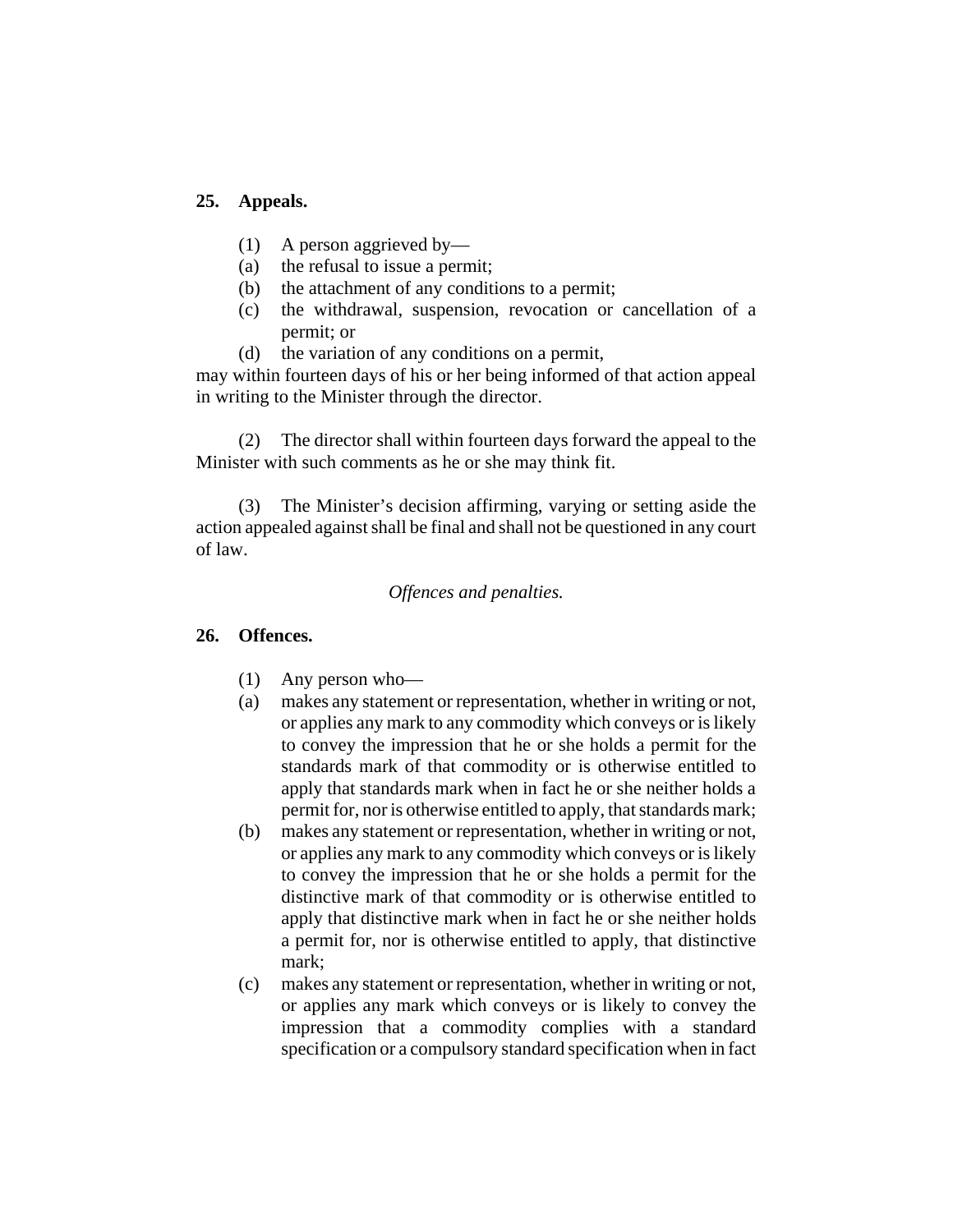it does not do so;

- (d) without the authority of the council, makes a statement or representation, whether in writing or not, comparing any commodity with a commodity for which a standard specification has been declared;
- (e) having been granted a permit for a standards mark or a distinctive mark applies that mark after the permit has expired or has been withdrawn, suspended, revoked or cancelled;
- (f) applies a standards or distinctive mark otherwise than in accordance with the conditions of his or her permit;
- (g) refuses to produce before an inspector any document, commodity, material, ingredient, component or substance the production of which has been required under section 14(1);
- (h) obstructs, assaults or insults an inspector or person assisting the inspector in the performance of his or her duty;
- (i) fails to comply with any reasonable requirement made of him or her by an inspector to enable the inspector to perform his or her duties under this Act;
- (j) fails to give an inspector any information or assistance under this Act;
- (k) fails to report to the inspector when required under section  $14(1)(h)$ :
- (l) wilfully removes, destroys or renders illegible or undecipherable or incapable of identification any document, mark or writing with a view to preventing it from being used as evidence in any investigations under this Act; or
- (m) gives an inspector any information which he or she knows to be false when complying with any requirement made by an inspector under section 14,

commits an offence.

(2) Any person who contravenes section  $16(3)$ ,  $20(1)$  or  $21(1)$  or  $(2)$ commits an offence.

#### **27. Penalties for offences.**

(1) A person who commits an offence under section 26(1) is liable on conviction in the case of a first offence to a fine not exceeding ten thousand shillings or to imprisonment for a term not exceeding twelve months or to both such fine and imprisonment, and in the case of a second or subsequent offence to a fine not exceeding twenty thousand shillings or to imprisonment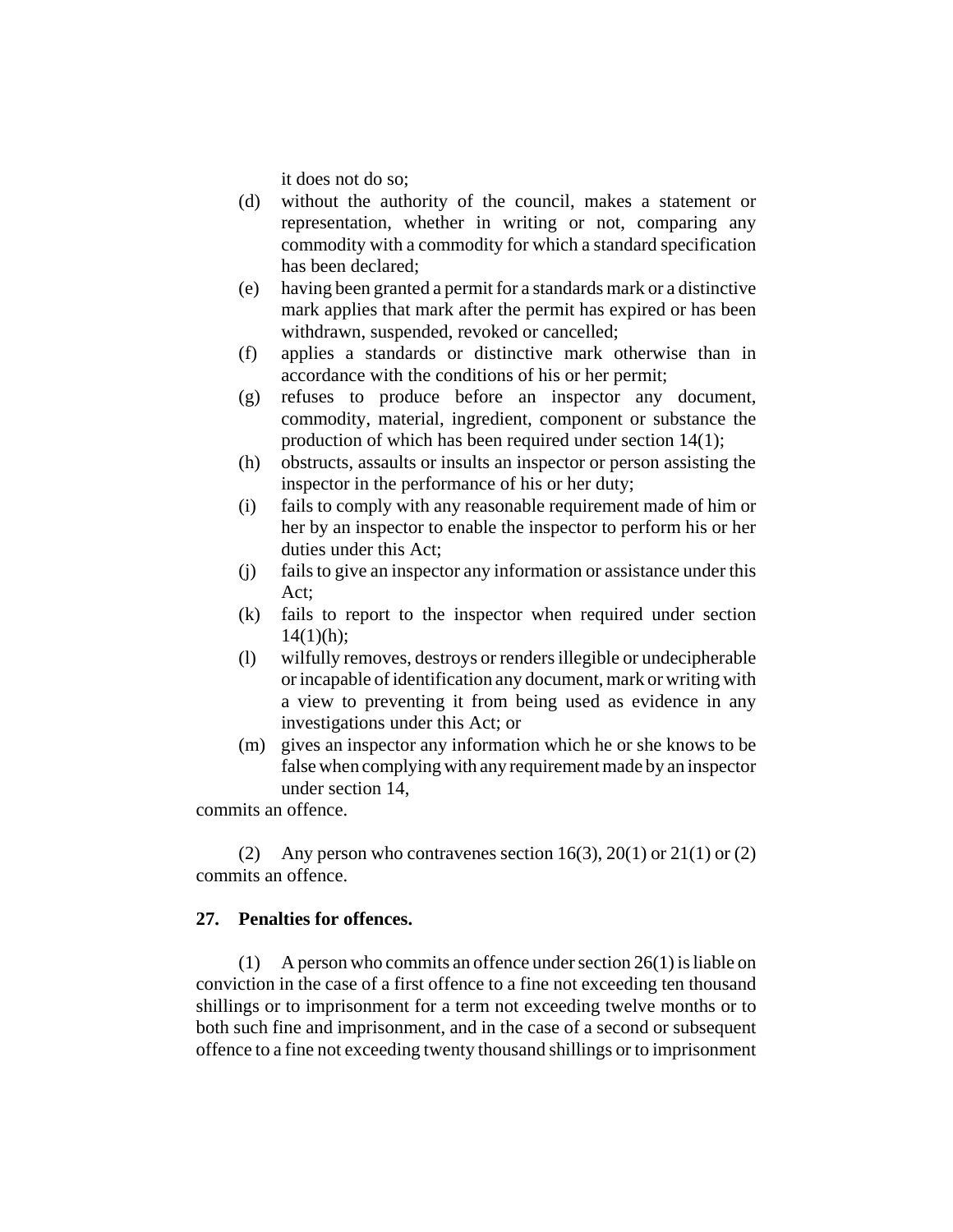for a term not exceeding eighteen months or to both such fine and imprisonment.

(2) A person who commits an offence under section 26(2) is liable on conviction, in the case of a first offence to a fine not exceeding twenty thousand shillings or to imprisonment for a term not exceeding twelve months or to both such fine and imprisonment, and in the case of a second or subsequent offence, to a fine not exceeding thirty thousand shillings or to imprisonment for a term not exceeding twenty-four months or to both such fine and imprisonment.

(3) A person is not liable to the penalty provided for a second or subsequent offence, unless the offence is committed within five years of the previous conviction recorded under this section.

(4) The court convicting a person for an offence under this Act may in addition to the penalty provided for in subsections (1) and (2)—

- (a) order the confiscation of all or any part of the commodity the subject matter of the offence or the implement, as the case may be, and the commodity or implement shall be disposed of in such manner as the court may direct; and
- (b) make such other order as may be necessary to meet the ends of justice.

## **28. Offence by corporate bodies.**

Where an offence under this Act is committed by a body corporate and it is proved that it was committed with the authority, consent, knowledge or connivance, or due to the negligence of a director, manager, secretary or any other officer of the body, that director, manager, secretary or officer commits the like offence and is liable to the like penalty.

#### **29. Offence by servants, agents, etc.**

(1) Where an offence under this Act is committed by a servant or an employee acting within the scope of his or her employment, and it is proved that it was committed with the authority, consent, knowledge or connivance of the master or employer, the master or, as the case may be, the employer commits the like offence and is liable to the like penalty.

(2) Where an offence under this Act is committed by an agent or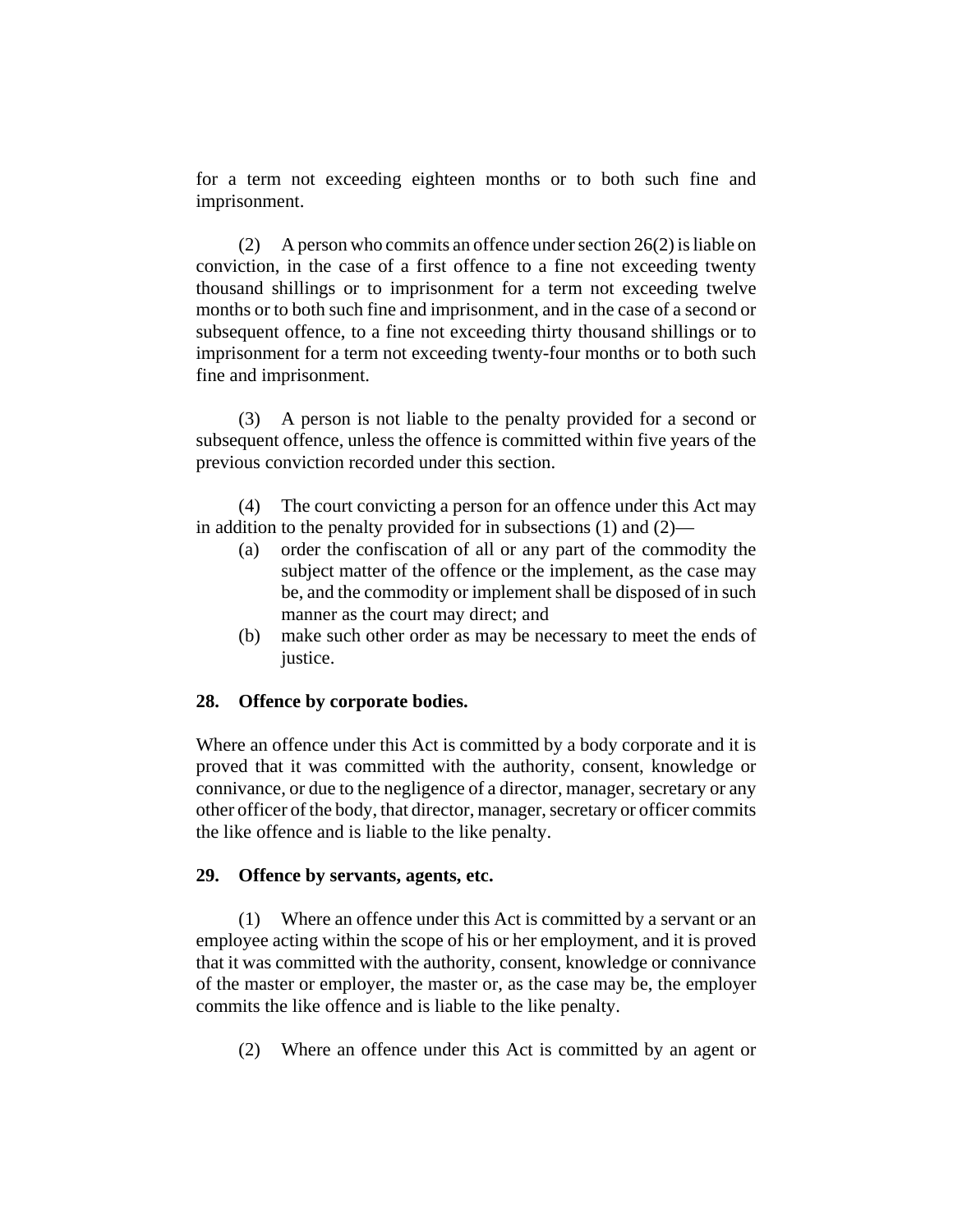partner acting within the scope of his or her agency or the business of the firm, and it is proved that it was committed with the authority, consent, knowledge or connivance of the principal or other partners of the firm, the principal or, as the case may be, the other partners commit the like offence and are liable to the like penalty.

### **30. Aiding and abetting an offence.**

Every person who aids or abets the commission of an offence under this Act commits the like offence and is liable to the like penalty.

## **31. Defence to offence.**

(1) Subject to subsection (5), it shall be a defence for a person charged with an offence relating to standard specifications to prove—

- (a) that he or she obtained the commodity, material, component or substance from a reputable manufacturer, supplier or dealer with a written assurance that it conformed to the relevant standard specification;
- (b) that at the time of the commission of the offence, he or she had no reason to believe or suspect that the written assurance was inaccurate; and
- (c) that he or she took all reasonable steps to ensure that, while in his or her possession, the commodity, material, component or substance remained intact, and in the same state as when he or she obtained it.

(2) In order to avail of the defence provided for in subsection (1), the person shall, not later than seven days after the commission of the offence, send to the inspector a copy of the written assurance, along with the name and postal address, if any, of the person who gave the written assurance.

(3) Any person who sets up in his or her defence a written assurance which he or she knows or has reason to believe to be forged or false commits an offence and is liable on conviction to a fine not exceeding twenty thousand shillings or to imprisonment for a term not exceeding two years or to both such imprisonment and fine.

(4) For the purposes of this section, any statement which is contained in any document associated with any commodity by way of delivery note, invoice or label shall be deemed to be a written assurance.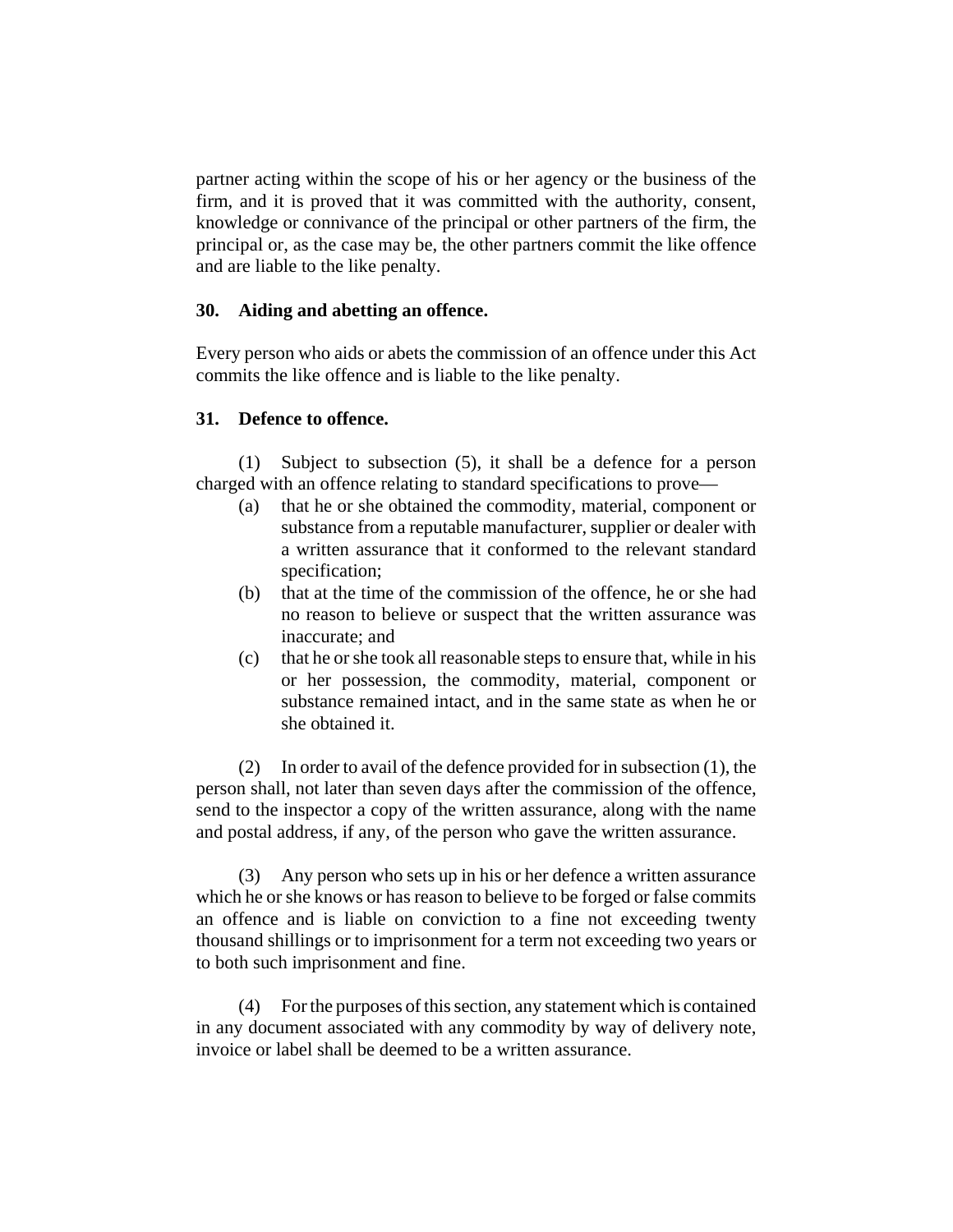(5) The defence provided for in this section shall not be available in respect of a written assurance given from outside Uganda.

## *Financial provisions.*

## **32. Funds.**

The funds of the bureau shall consist of—

- (a) grants made by Government;
- (b) loans raised by the bureau in accordance with this Act;
- (c) money received by the bureau under this Act; and
- (d) donations that may be made to the bureau.

## **33. Power to borrow.**

(1) The bureau may, with the prior approval of the Minister responsible for finance, borrow such sums of money as may be required for the performance of its functions and the discharge of its obligations under this Act.

(2) An approval under subsection (1) may be general or limited to a particular sum of money or may be absolute or conditional.

# **34. Estimates.**

Before the beginning of each financial year, the council shall forward to the Minister for his or her approval estimates of the income and expenditure of the bureau for the next financial year.

## **35. Accounts.**

(1) The bureau shall keep books of account of all its income and expenditure and proper records in relation to them.

(2) Subject to such directions as to form as the Minister responsible for finance may give, the bureau shall prepare, in respect of each financial year, a statement of account which shall include—

- (a) a balance sheet, a statement of income and a statement of surplus or deficit; and
- (b) such other information in respect of the financial affairs of the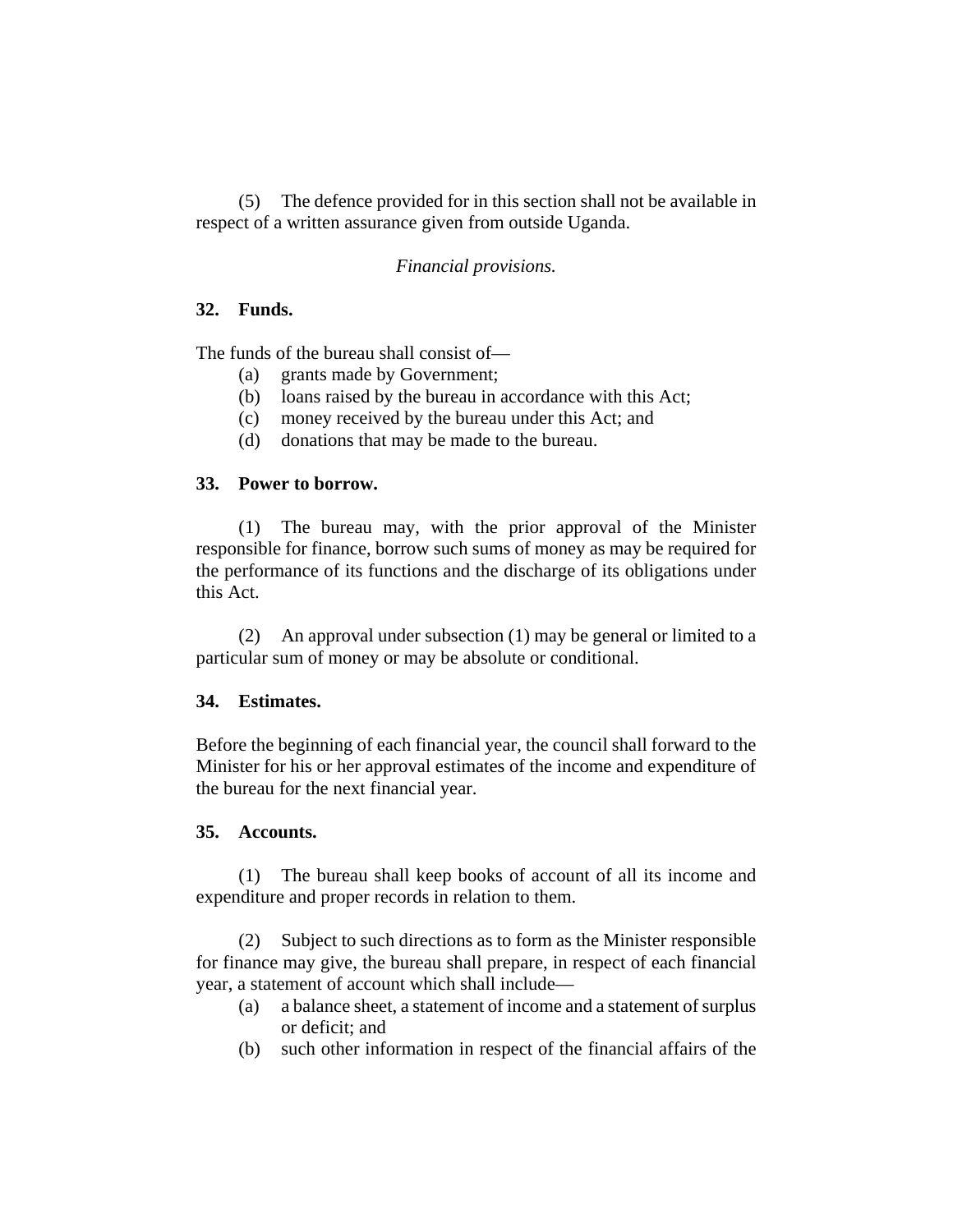bureau as the Minister responsible for finance may require.

#### **36. Audit.**

(1) The accounts of the bureau shall in respect of each financial year be subject to audit by the Auditor General or an auditor appointed by him or her.

(2) The council shall ensure that within three months from the end of each financial year, a statement of account of the bureau is prepared and submitted to the Auditor General for auditing.

(3) The Auditor General shall audit and deliver to the council a copy of the audited accounts together with his or her report on them not later than three months from the date of his or her receipt of the statement of account from the council.

(4) The council shall, within one month from the receipt of the audited accounts and the Auditor General's report on them, deliver copies of the audited accounts and the report to the Minister who shall present them to Parliament.

## **37. Investment of surplus funds.**

Such funds of the bureau as are not immediately required for use shall be invested in such manner as the council may, with the prior approval of the Minister responsible for finance, determine.

#### *Miscellaneous.*

## **38. Companies Act not to apply.**

The Companies Act shall not apply to the bureau.

### **39. Service of documents.**

Any document may be served on the bureau by leaving it at the office of, or by sending it by registered post to, the director.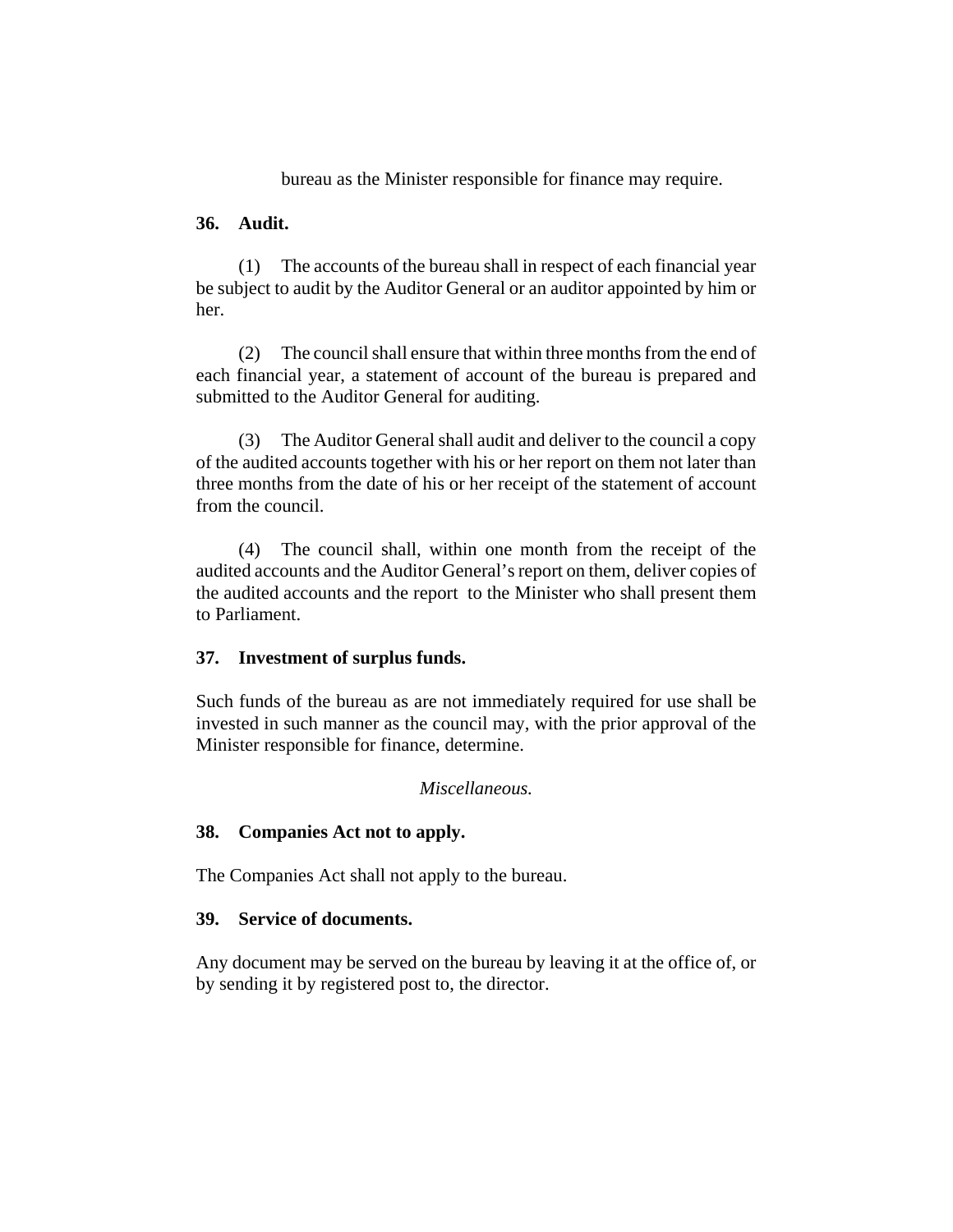### **40. Annual report.**

The council shall, within three months of the end of each calendar year, send to the Minister a report on the activities of the bureau for that year.

## **41. Secrecy of information.**

Any person who is or has been engaged in the employment of the bureau, who discloses, except for the purposes of exercising the function under this Act, or when required to do so by a court, or by any written law, any secret information acquired by him or her in the course of his or her employment, commits an offence and is liable on conviction to a fine not exceeding fifteen thousand shillings or to imprisonment for a term not exceeding two years or to both such fine and imprisonment.

## **42. Byelaws.**

(1) The council may, with the prior approval of the Minister, make byelaws not inconsistent with this Act generally for the conduct of the business of the bureau, including the control of the management and staff of the bureau.

(2) Notwithstanding the Interpretation Act, it shall not be necessary to publish in the Gazette the byelaws made by the council under this section, but those byelaws may be published in such manner as the council, with the approval of the Minister, may decide.

# **43. Regulations.**

(1) The Minister may, in consultation with the council, make regulations generally for better carrying into effect the provisions of this Act.

(2) Without prejudice to the generality of subsection (1), the Minister may make regulations providing for—

- (a) the forms that may be required under this Act;
- (b) the matters in respect of which fees shall be paid under this Act; and
- (c) the rate of fees payable in respect of matters provided for under paragraph (b) of this subsection.

**History:** Act 1/1983; S.I. 82/1983.